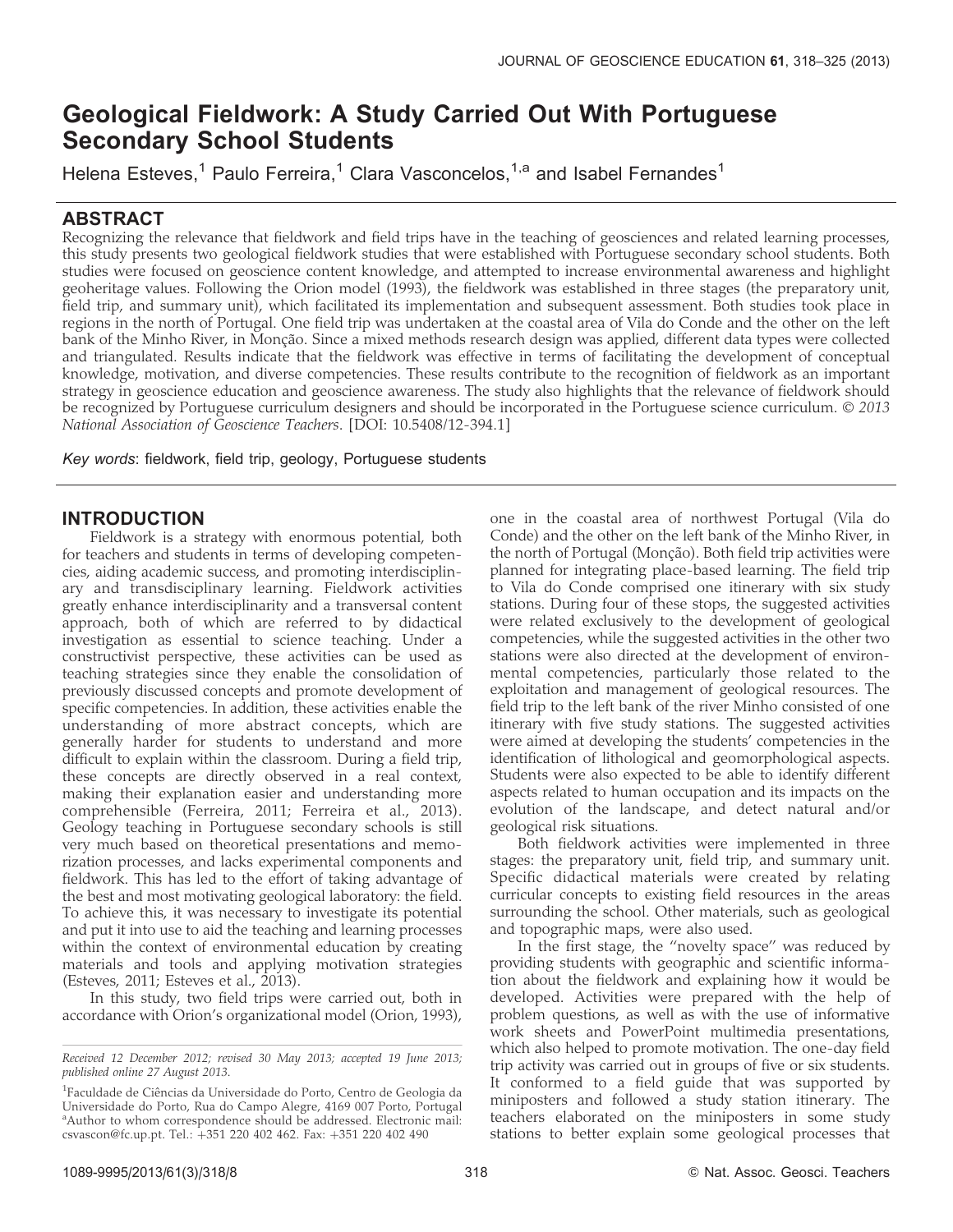were conceptually more demanding. In Orion's articles, miniposters are referred to as educational tools that enable teachers to better explain some geological processes that are more difficult to understand in the field. They are small and easy to transport in the field, and made by teachers with few words and many images.

The final stage was carried out within the classroom. It promoted reasoning, the consolidation of conceptual knowledge, and assessment of the activities. The teacher employed worksheets, PowerPoint presentations, and an evaluation test.

# THEORETICAL FRAMEWORK

Fuller (2006), mentioning the work of Dando and Wiedel (1971), clarifies the concept of fieldwork as a strategy that can incorporate field teaching, field trips, field research, or even field camps. Learning geological field skills is generally believed to be one of the most important aspects in the education of a geoscience student. Unfortunately, factors such as time and money often restrict the incorporation of field components into every course curriculum (Benson, 2010). However, a decline in field experience represents a threat to the abilities of future generations to explore natural resources. As such, it is important and necessary to promote field activities so that geology can be learned through practice rather than solely from books, and geological heritage can be maintained (Van Loon, 2008). Fieldwork is a learning strategy directed at solving geological and environmental problems, particularly since ground materials and structures are better identified through observation than through a mere description of their characteristics. Moreover, current materials and structure associations may lead to the discovery of new relationships and features, thus promoting the construction of new concepts (Compton, 1985).

Marques and Praia (2009) refer to outdoor activities as strategies that favor a more effective involvement of students in the learning process, as well as collaborative work among students, and an improved relationship between them and the teacher. The authors also state that, given the complexity of interpreting the natural environment, appropriate methodologies should be sought, which requires the establishment of a dialogue between students under the mediation of the teacher. Moreover, they point out the potential of outdoor activities to accomplish science education goals, such as promoting a better understanding of natural processes and using scientific knowledge to effectively appreciate the natural environment.

Marques et al. (2003) promoted research designed to enhance the effectiveness of fieldwork activities by Portuguese teachers. This research demonstrates that teachers often fail to put theory into practice, which may result from a lack of confidence in the implementation of new procedures, and that students seem to enjoy both the social interaction with other students and the opportunity to work independently of teachers.

Orion (1993) emphasizes the relevance of an adequate preparation for a field trip, which reduces the novelty space to a minimum and thus facilitates meaningful learning processes during the field trip. Whatever the model used to promote fieldwork, if one wants to ensure its success then its adequate organization is clearly needed. According to

Orion's model, the concepts to be learned in the field are classified according to their level of objectivity or abstraction (Orion, 1993, 2007). The appropriate time for teaching before, during, or after the field trip—is also determined according to the level of abstraction. The required role of the teacher is to make it easy for students to have an active role in the field. However, the lack of related relevant educational materials often hinders the teachers' will to organize a field trip (Mirka, 1970; Hickman, 1976).

As stated by Fuller et al. (2003), students perceive fieldwork to be beneficial to their learning process, since it helps them to develop subject knowledge, acquire technical and transferable skills and to interact socially with their lecturers and peers. Orion and Hofstein (1994) refer to the lack of attention with which teaching in a field environment is looked upon, which reflect our limited knowledge and understanding of the field as an effective learning environment. Furthermore, the authors state that one of the reasons for this limited knowledge and understanding is the absence of a suitable technique for verification and evaluation. Accordingly, the authors recommend the development and implementation of inquiries to evaluate the activities developed during field trips. This assessment can help teachers and researchers to better understand the perceptions of students in these learning environments. Whatever the case, assessment of the field studies should always take place in an effort to improve the teaching and learning processes of geosciences (Lima et al., 2010).

# METHODOLOGY

The research team chose an evaluation study as the appropriate methodology to be used. A mixed methods study design utilized different techniques and instruments, such us short questionnaires, lesson reports, and an inventory.

### Sample

The study sample consisted of 280 secondary school geology students from three public schools in the north of Portugal, all attending 11th grade, with ages ranging from 15–19 (average age, 16 years). The students were distributed into 13 classes. The majority of participants were girls ( $n =$ 146; 52%).

All students participated in the fieldwork, a one-day geology field trip that was prepared and established according to the model suggested by Orion (1993). Although each class carried out all three fieldwork stages independent of the other classes, the model and type of educational materials that were used, both in the organization and implementation of the activities, were similar. All field studies were conducted as an integrated part of their secondary school geoscience curriculum.

The six science teachers that taught the students participating in the study had previous professional training on the Orion model and were aware of its precepts on how to organize field trips. They were also familiar with the geology education aspects of the areas studied. Two researchers (the first two authors of this article) taught the above-mentioned professional training course, and both were participant observers in all phases of all field studies.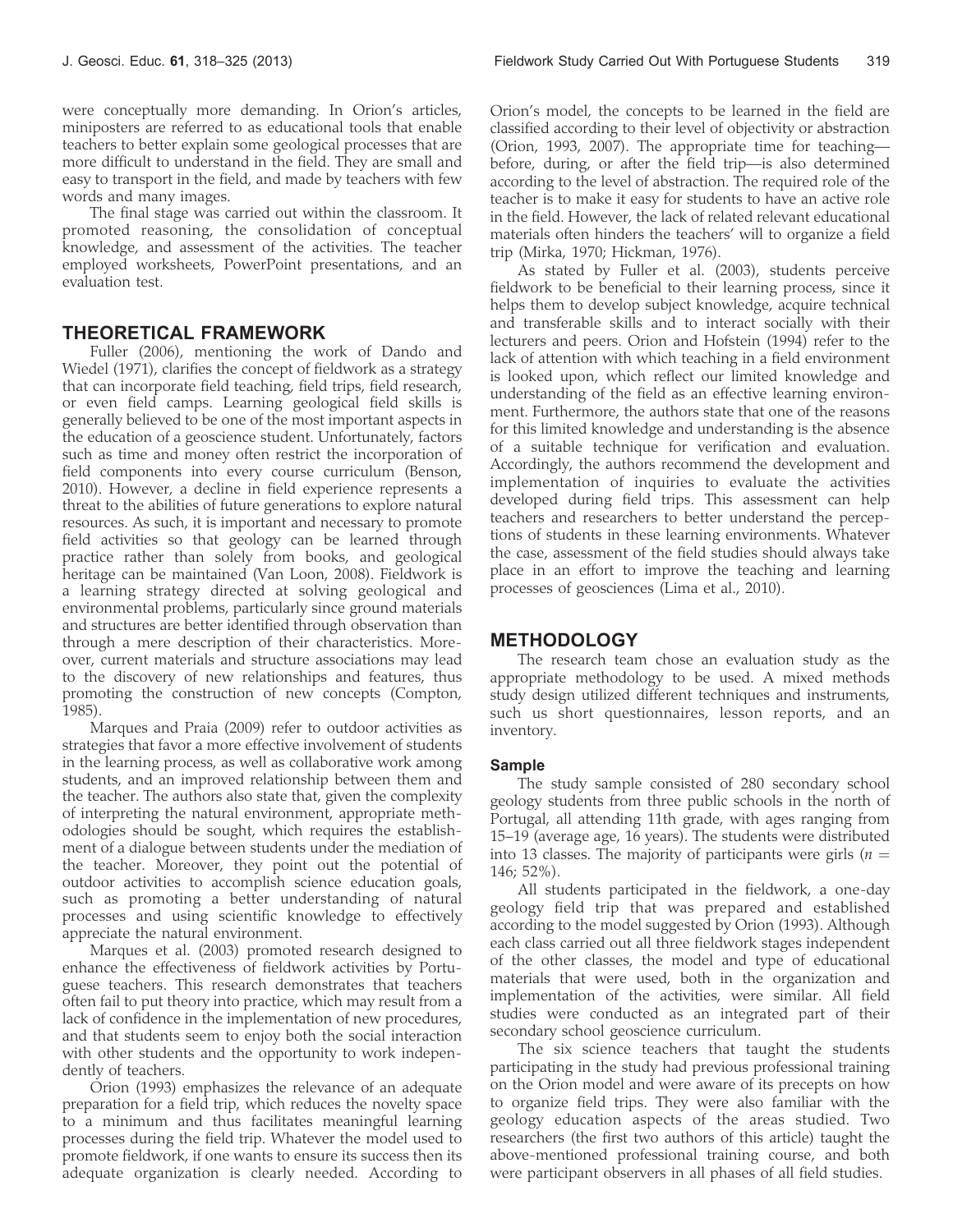| Field Trip Phases   | <b>Educational Materials</b>                                                                                                                                                     |
|---------------------|----------------------------------------------------------------------------------------------------------------------------------------------------------------------------------|
| 1. Preparatory unit | Teacher field guide and student field guide.                                                                                                                                     |
|                     | Factsheets: rules and behaviors, geographical location of the study stations, itinerary, local geology, and<br>characterization of the geological lithology along the itinerary. |
|                     | Worksheets: rock samples, and military and geological maps.                                                                                                                      |
|                     | PowerPoint multimedia presentations.                                                                                                                                             |
| 2. Field trip unit  | Student field guide.                                                                                                                                                             |
|                     | Miniposters.                                                                                                                                                                     |
| 3. Summary unit     | Student field guide.                                                                                                                                                             |
|                     | Worksheet: rock samples and dichotomous keys.                                                                                                                                    |
|                     | PowerPoint multimedia presentations.                                                                                                                                             |

TABLE I: Educational materials used in the field trip activities.

#### Educational Materials

Different educational materials were developed for each of the three phases of the field study activity: the Preparatory Unit, the Field Trip Unit, and the Summary Unit (Table I). These materials were prepared to help the teacher and students better explore the field as a didactic resource, as well as to promote the success of the learning outcomes, such as conceptual understanding, collaborative competencies, and problem-solving skills.

Another relevant aim of the educational materials was to guarantee the promotion of motivation and attentiveness during the field trip.

#### Evaluation Instruments

Different techniques and instruments were applied to both students and teachers in order to collect the data needed to evaluate the field studies. The six science teachers that taught the students participating in the study mediated the activities performed in the three phases of the field trip.

The evaluation instruments used in the different stages of the field study are presented in Table II. Some of these instruments were applied both to teachers and researchers. The others were applied to students.

The short questionnaires applied to students also included some open questions, the answers to which underwent content analysis. Those questions were formulated to evaluate the positive and negative aspects, ease, and difficulties present in the strategies for both the Preparatory Unit and the Summary Unit.

Lesson reports were written by all teachers and by both observers. This reporting was aimed at the evaluation of motivation, difficulties, ease, and adequacy of the strategies, as well as organization of the field trips.

A Portuguese version of the Science Outdoor Learning Environment Inventory (SOLEI; Orion et al., 1997) was applied at the end of the field trip to score the students' answers. The procedure to validate this inventory was done as described in next section.

#### Inventory

The authors' proposal was to adapt the SOLEI (Orion et al., 1997) and validate it for the Portuguese secondary school student population. The main objective was to adapt SOLEI so that it could be used for assessing the Portuguese geoscience student perceptions of field trips. Five of the SOLEI scales are based on the Science Laboratory Environment Instrument (SLEI), and the other two are specific to outdoor learning environments (Orion et al., 1997).

#### Adaptation and Validation

The potential of the SOLEI is stated by Orion et al. (1997). The authors refer to SOLEI as an instrument to be used with student samples from different cultural and educational sectors. The seven subscales of the original SOLEI version (organized under a 5-point Likert-type scale:  $1$  = never like to  $5$  = always like) was adapted to a Portuguese version in order to assess geoscience learning in the field.

After receiving permission to adapt the English version of the inventory, the adaptation and validation of the SOLEI went through the following steps: (1) adaptation to the Portuguese population, (2) preliminary application and analysis, (3) readapted application and reanalysis, and (4) final validation.

In the first stage, items were translated and checked by a bilingual educator with a good understanding of both English and Portuguese. An expert in geology education

| TABLE II: Evaluation instruments used in different field trip stages. |  |  |  |  |  |
|-----------------------------------------------------------------------|--|--|--|--|--|
|-----------------------------------------------------------------------|--|--|--|--|--|

| Phase            | Instruments                | Respondent           |
|------------------|----------------------------|----------------------|
| Preparatory unit | Lesson report              | Teachers/researchers |
|                  | Short questionnaire        | Students             |
| Field trip unit  | Lesson report              | Teachers/researchers |
|                  | SOLEI (Portuguese version) | Students             |
| Summary unit     | Lesson report              | Teachers/researchers |
|                  | Short questionnaire        | Students             |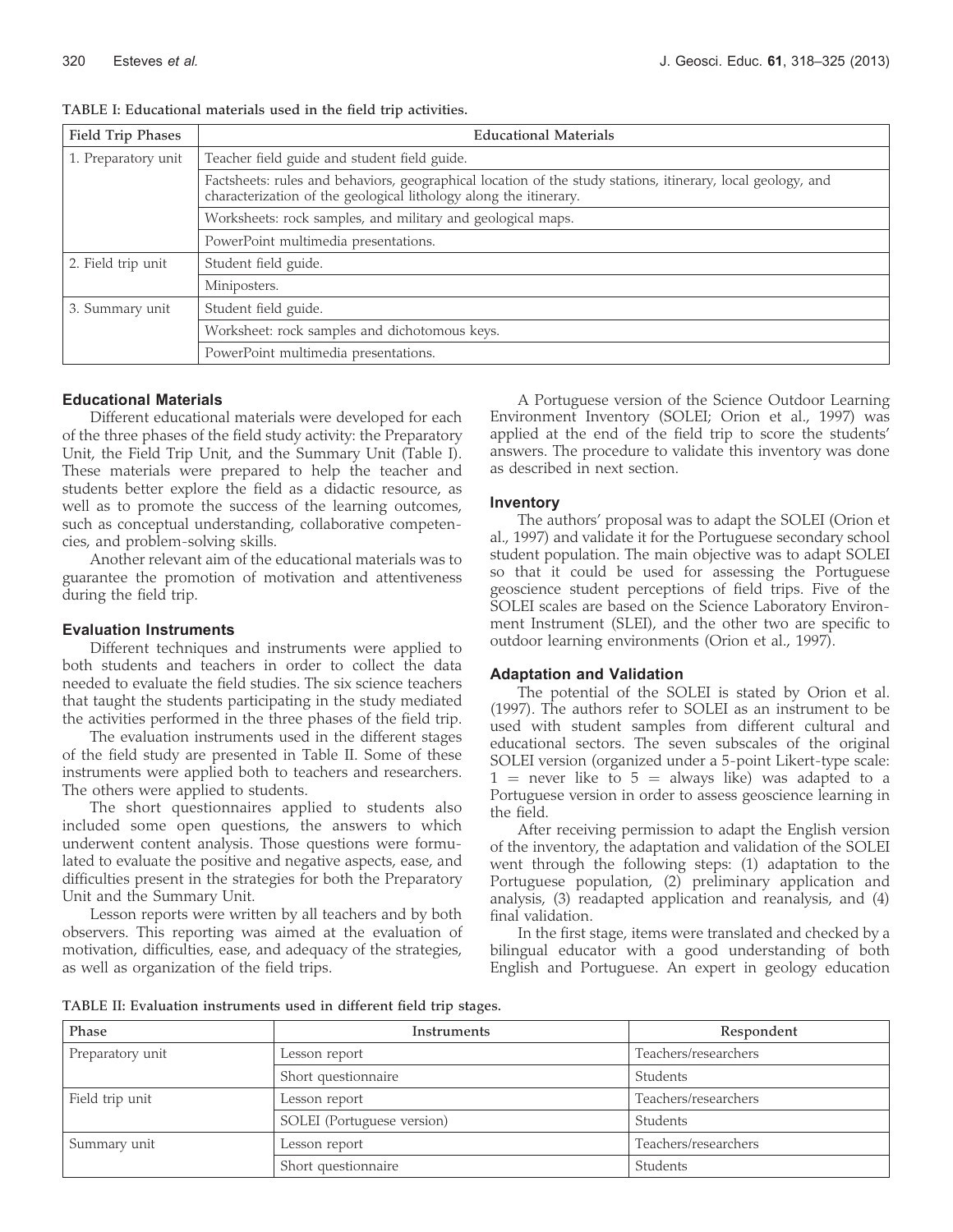| <b>Subscales</b>                                 |                 | Adapted SOLEI Version | Original $SOLEI1$ |                  |
|--------------------------------------------------|-----------------|-----------------------|-------------------|------------------|
|                                                  | Number of Items | Cronbach's Alpha      | Number of Items   | Cronbach's Alpha |
| A. Environment interaction                       |                 | 0.65                  |                   | 0.55             |
| B. Integration of field trip and regular classes | 10              | 0.71                  |                   | 0.76             |
| C. Students' cohesiveness                        |                 | 0.69                  | h                 | 0.66             |
| D. Teacher support                               | 10              | 0.77                  |                   | 0.71             |
| E. Open-endedness                                |                 | 0.60                  |                   | 0.58             |
| F. Student preparation for the field trip        | 10              | 0.70                  |                   | 0.73             |
| G. Materials and environment                     |                 | 0.69                  |                   | 0.60             |

TABLE III: Comparison between the original and Portuguese SOLEI versions.

1 Orion et al., 1997.

with a thorough knowledge in English then reviewed it and certain statements were revised. In the second stage, since some modifications and additions had to be made (both in the scales and items), the new inventory was adjusted. Three geology teachers and field study researchers adapted the item formulations in accordance with the techniques and specific terminology used in Portugal. Since ten items were considered misadjusted to the Portuguese context, the final preliminary version of the adapted SOLEI excluded these items. Some new items were introduced in each subscale, backed by the specific knowledge of geoscience educational field trips. The first final version of the Portuguese adaptation of the SOLEI included a total of 70 items. For the purpose of content validation, a group of three geology teachers and field study experts confirmed the validity of the inventory.

The experimental application of the initial instrument (with 70 items equally distributed across seven scales) took place in the Summary Unit of the field study, which was developed with a group of 21 secondary school students (average age, 15 years). The inventory purposely presented the items randomly and with no reference to the subscales or items that needed to be recoded. The purpose of this application was to verify the suitability of the adapted version of the Portuguese inventory. Students mentioned points with which they agreed, pointed out difficulties and made suggestions. This procedure resulted in the adjustment and rectification of vocabulary, as well as the structural improvement of each item. As such, the answers given by students were impartial.

During the fourth step of the inventory adaptation and validation, the 70-item Portuguese SOLEI version was applied to 280 geoscience students from two secondary Portuguese schools. As all participants had participated in a field trip organized in accordance with the Orion model (1993), with similar activities distributed within three stages, the sample used for the validation of the definitive inventory  $(n = 280)$  was considered adequate. Students took 30 minutes to answer the Portuguese SOLEI version.

The research then verified the consistency of the study by calculating the Cronbach's alpha internal consistency coefficient (Cronbach, 1951). This was accomplished by using the Statistical Package for Social Sciences (SPSS), version 18. Before statistical procedures were applied, the answers to some items were recoded. The definitive version of the Portuguese adaptation of the SOLEI was established with 62 items.

Table III presents subscales and its Cronbach's alpha consistency coefficient of the final version. Some values, although lower than 0.70 are also equal to or higher than 0.60. According to Loewenthal (2001), when (sub)scales hold few items, a Cronbach's alpha coefficient even as low as 0.60 can be statistically accepted for the purpose of social science studies.

After adaptation and validation of the inventory, some scoring classes were defined to assess the results of the participants (Table IV). Five classes were defined:  $I = low$ , II  $=$  middle-low, III  $=$  middle, IV  $=$  middle-high, and V  $=$ high, according to the values presented in Table IV. Student answers were allocated to each respective class, in each subscale.

TABLE IV: Scoring classes of the Portuguese SOLEI version.

| Subscales                                        | Number of Items | Classes   |             |           |             |           |
|--------------------------------------------------|-----------------|-----------|-------------|-----------|-------------|-----------|
|                                                  |                 |           | $_{\rm II}$ | Ш         | IV          | V         |
|                                                  |                 | Low       | Middle-Low  | Middle    | Middle-High | High      |
| A. Environment interaction                       | 7               | $7 - 13$  | $14 - 18$   | $19 - 24$ | $25 - 29$   | $30 - 35$ |
| B. Integration of field trip and regular classes | 10              | $10 - 18$ | $19 - 26$   | $27 - 34$ | $35 - 42$   | $43 - 50$ |
| C. Student cohesiveness                          | 9               | $9 - 16$  | $17 - 23$   | $24 - 31$ | $32 - 38$   | $39 - 45$ |
| D. Teacher support                               | 10              | $10 - 18$ | $19 - 26$   | $27 - 34$ | $35 - 42$   | $43 - 50$ |
| E. Open-endness                                  | 7               | $7 - 13$  | $14 - 18$   | $19 - 24$ | $25 - 29$   | $30 - 35$ |
| F. Student preparation for the field trip        | 10              | $10 - 18$ | $19 - 26$   | $27 - 34$ | $35 - 42$   | $43 - 50$ |
| G. Materials and environment                     | 9               | $9 - 16$  | $17 - 23$   | $24 - 31$ | $32 - 38$   | $39 - 45$ |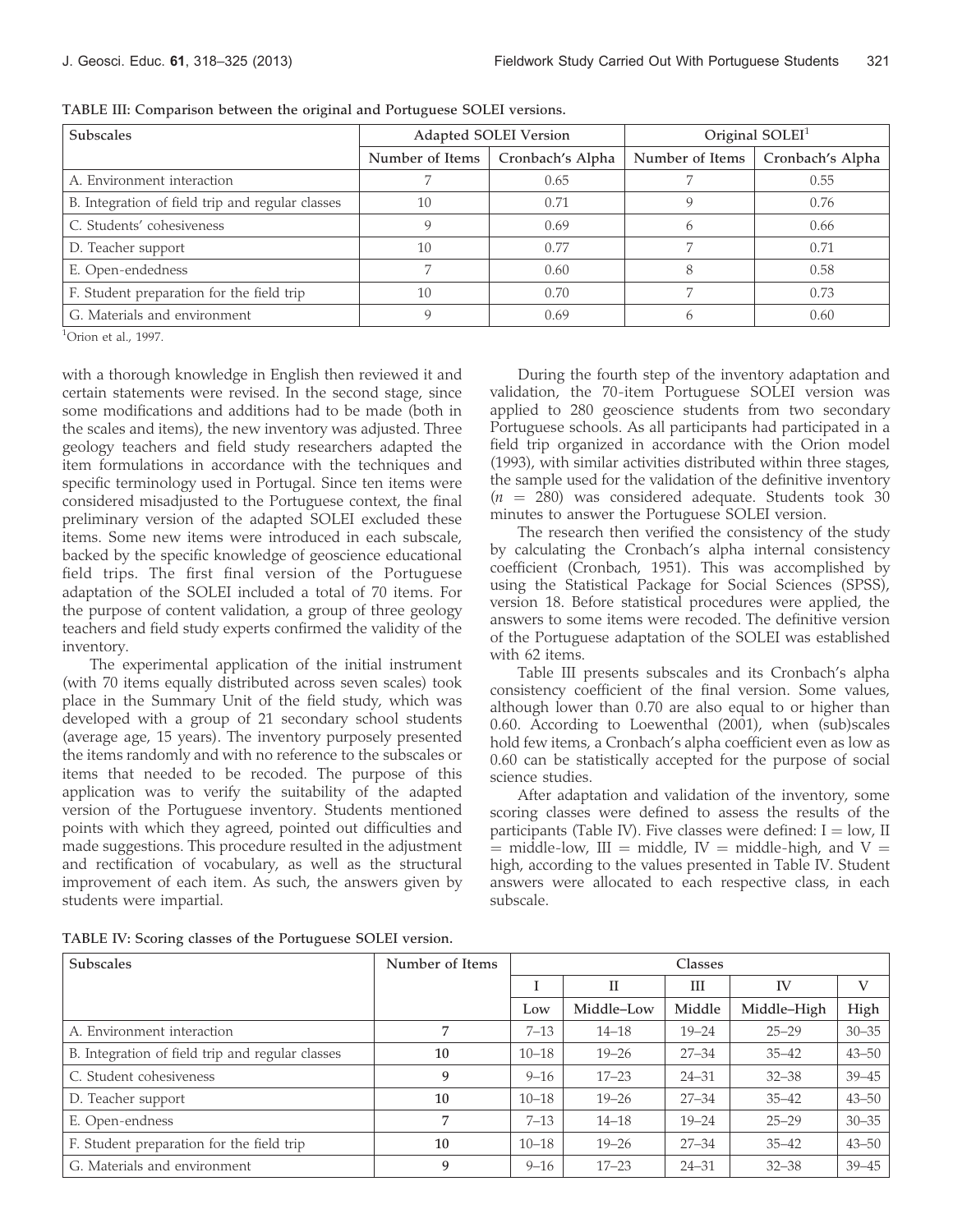

FIGURE 1: (A) The banks of the Minho River with alluviums associated with fishing artifacts. (B) Outcrop showing the diversity of igneous and metamorphic lithologies and textures.

The scoring classes took into account the minimum and maximum values of each subscale and were calculated according to the respective number of items. The interval range for each subscale was distributed within the five classes, each establishing its own limits. For example: the scale has seven items; considering the minimum (1) and maximum scores (5), the interval of scale seven is set between 7 and 35. Accordingly, the limits determined for each class were as follows: I (7–13), II (14–18), III (19–24), IV (25–29), and V (30–35).

#### Procedure

Students from five classes participated in the field trips that took place on the left bank of the Minho River and included five study stations (Fig. 1A). The field trip, on the coastal area of Vila do Conde, comprised students from eight classes and had six study stations (Fig. 1B).

The left bank of the Minho River is mainly characterized by granitic lithology and some metasediments. Some sedimentary formations also exist, such as alluviums and fluvial terraces, while the river valley lies between faults and mountain ranges. Upriver, the slopes are abrupt and slope slightly downriver. The geological heritage includes rock outcrops, faults and other discontinuities, sedimentary deposits, and fishing artifacts that influence the river dynamics, sedimentation, meanders, and structures of erosion (Fig. 1A).

In the coastal area of Vila do Conde, the lithological diversity, which is associated with good outcrop conditions, make this a special and privileged area in which to do fieldwork in a school context. The igneous variscan rocks are the most representative lithologies in the region, with a predominance of syntectonic two-mica leucogranites, with different textural and mineralogical features. The alignment of granitic bodies is always in concordance with the structure of the surrounding metasedimentary rocks, often showing lenticular structures. Boundary zones are characterized by layers and patches of igneous lithologies in the surrounding metamorphic rocks. The textural and mineralogical variations of the igneous facies (Fig. 1B) and the features of the boundary zones are indicative of migmatitic lithologies.

Both geological areas presented similar aspects such as occurrence of structures of tectonic origin, magmatic and metamorphic relics, magmatic and metamorphic residues, and lithological diversity. Since these aspects are included in the Portuguese science curriculum, it was relatively easy to integrate these field studies into the science lesson plans in both of the participating schools. Instead of lectures or observation of rock samples in the classroom, teachers suggested to the school principal the development of a field trip in the area surrounding the school where these geological aspects could be seen and taught to students. As fieldwork is a strategy that can promote inquiry activities and the development of investigation competencies, field studies are integrated into the science curriculum, although they are generally neglected and replaced by lecture-based teaching, such as reading the textbook.

### ANALYSIS OF THE RESULTS

The following analysis is presented according to the results of each evaluation instrument. The content of lesson report answers and short questionnaire answers was analyzed by two experts. Following the codification of the answers, if different codes were given to the same answer, other team member analyzed the process independently. This last procedure was done to guarantee the internal consistency of the codification process. Finally, data were organized into codes and then into broader categories, allowing the research team members to better analyze and to generate some conclusions.

#### Lesson Reports

Considering the teachers' perspective and by analyzing the written lesson reports, it can be concluded that fieldwork increases the student's learning motivation and interest, particularly in terms of the use of topographic and geological maps and a geologist's compass. Professor A wrote on his report that ''activities were diverse and in general were able to catch the attention and interest of the students.'' Professor B stated that ''during fieldwork different tasks were done with spontaneity and a constructive participation of students was undertaken and a climate of enthusiasm was observed.'' One of the participant observers wrote that ''field work activities increased the study of geology interest.'' Professor C corroborated these ideas, writing that "students had difficulties using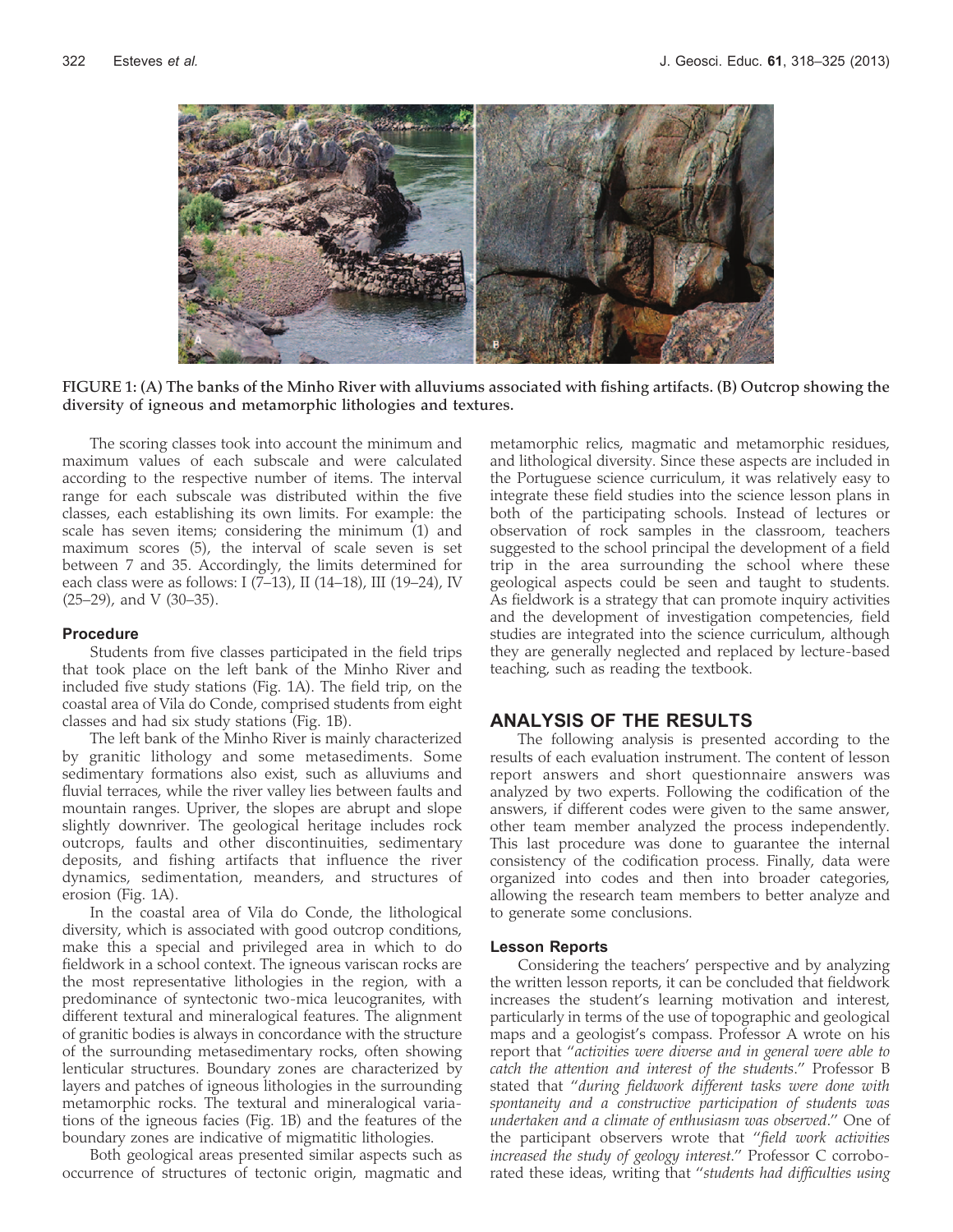| <b>Subscales</b>                                 | <b>Classes</b> |            |        |             |      |  |  |
|--------------------------------------------------|----------------|------------|--------|-------------|------|--|--|
|                                                  |                | Н          | Ш      | <b>IV</b>   |      |  |  |
|                                                  | Low            | Middle-Low | Middle | Middle-High | High |  |  |
| A. Environment interaction                       | $\Omega$       | 10         | 60     | 133         | 74   |  |  |
| B. Integration of field trip and regular classes | -1             | 3          | 52     | 119         | 92   |  |  |
| C. Student cohesiveness                          | $\overline{2}$ | ∍          | 69     | 151         | 49   |  |  |
| D. Teacher support                               | 1              |            | 40     | 117         | 117  |  |  |
| E. Open-endedness                                | $\Omega$       | h          | 112    | 116         | 42   |  |  |
| F. Student preparation for the field trip        | 1              | 3          | 43     | 147         | 79   |  |  |
| G. Materials and environment                     | $\bigcirc$     | h          | 54     | 130         | 83   |  |  |

TABLE V: Frequency distribution of the student answers for the score classes relating to the subscales of the adapted SOLEI ( $n =$  $280$ ).<sup>1</sup>

<sup>1</sup>Some students did not respond so the number of answers in a row may be less than 280.

the compass and in postfield activities they asked to analyze more topographic and geological maps.''

According to teachers, fieldwork also favored mutual help and collaborative work among participants. Professor D remarked that ''students talk with each other about contents and tasks.'' On the other hand, Professor E wrote that ''students were receptive in performing the tasks,'' and that ''the collaborative work done to fulfill the field guide allowed the discussion among students.'' Professor B stated that ''a leader in the group was always required, improving the collaborative work and the motivation.''

Fieldwork increased curiosity and eagerness to understand, and facilitated interpretation of the natural environment while enhancing the critical spirit and questioning capacity. In the lesson report of Professor F, it could be read that ''fieldwork was seen as an awareness to realize the importance and the exploitation of natural resources''; and that ''students questioned and formulated explanations to what they observed.'' This professor also stated that ''critical spirit and a proactive attitude was stimulated, as well as attitudes to preserve the geological heritage and the sustainable development.'' Professor A's written report concluded that "interesting questions were formulated regarding the field guide tasks, allowing problem solving and increasing students interest.''

Furthermore, fieldwork allowed students to establish relationships between the conceptual contents previously taught in class and the geological aspects observed in the field. One of the participant observers wrote that "the work in the field consolidated content knowledge because it allowed students to visualize real field aspects, something that is not possible in the classroom.'' The same participant observer also wrote that ''opposite to textbooks that give examples from far way places, tasks in the field called attention to geologically relevant aspects of the surrounding area of the school.'' Professor D's lesson report included the following sentence: "the integration of syllabus contents with practical activities is well done in the field." Finally, Professor B stated that "in the field, students acquired more knowledge regarding the geology of the region, being able to better understand some conceptual content taught in the classroom.''

#### Short Questionnaire

Analysis of the student questionnaires demonstrates that students valued fieldwork because it promoted better understanding of the geology around their school and

permitted direct observation of the rocks and geological structures in the local natural environment. Some students' answers that support this conclusion are: ''the direct contact with situations, supported by some theoretical explanations with the miniposters, stimulated us to environmental protection and a healthy life in the outside''; ''I would like to know more about outof-school settings and learn more about the geology of the school area''; and ''I have learned very interesting geology aspects of this region.''

Moreover, it facilitated the use of the compassclinometer and both geological and topographic maps, enhanced collaborative work, and improved the relationship among the students and between students and teachers. Students that conducted the field study in the Minho River wrote: ''my biggest task facility was in using maps during group work''; ''teacher was very patient improving our self-esteem''; and ''I learned to use compass, to classify rocks, to read maps, and to observe and explain geology aspects''.

Fieldwork enhanced observation competencies and developed student autonomy, and improved understanding capabilities, reasoning ability, and the relationship between conceptual knowledge. Students wrote that they ''learn to like geology'' and that ''with the fieldwork, finally some theoretical aspects were understood, even those not very well clarified in the classroom.'' The fieldwork also referred to the outdoor classroom where ''many issues were better conceptualized'' "with many, but easy tasks," which were done "with pleasure and motivation.''

Finally, fieldwork improved the ability to perform several scientific procedures, such as observation, interpretation, measurement, and recording. Students referred to ''the easy observations in the field, namely in rock classification'' to how they ''learned to use the compass and how to analyze some observations.''

#### Results of the Inventory Application

The results of the student answer scoring process in relation to the adapted Portuguese SOLEI version, are shown in Table V (absolute frequencies) and Fig. 2 (percentages).

By observing the scoring of the 280 participants (Table V), it is obvious that students scored mainly in the middle and middle-high categories for subscales (C) Student cohesiveness and (E) Open-endedness, while the remainder scored were mainly in the *middle-high* and *high* categories. Class IV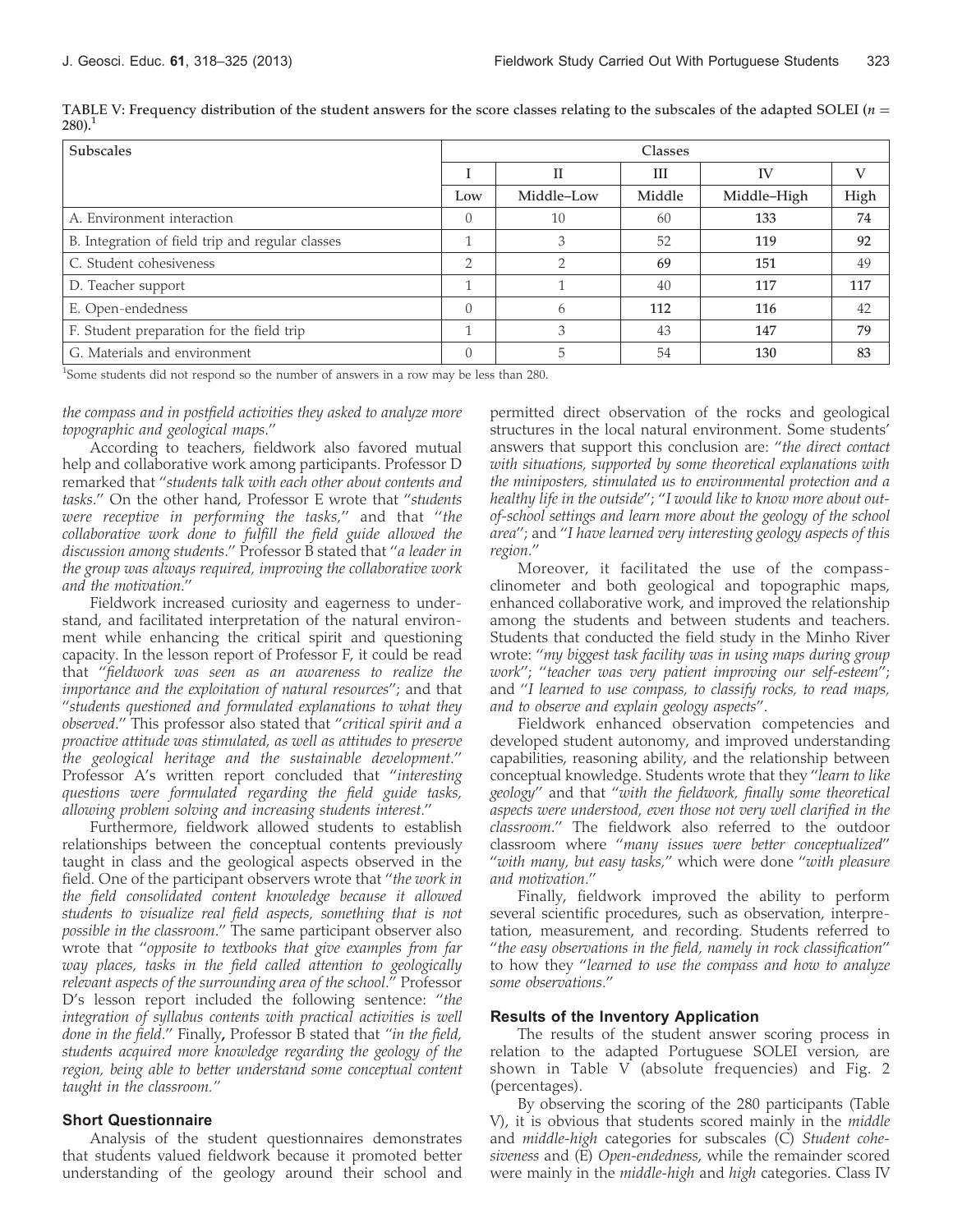

FIGURE 2: Results obtained from scoring the answers in the seven subscale classes.

presented a higher frequency in almost all scales: A (Environment interaction) 48.0%, B (Integration of field trip and regular classes) 44.6%, C (Students' cohesiveness) 55.3%, E (Open-endedness) 42.0%, F (Student preparation for the field trip) 53.8%, and G (Materials and environment) 47.8%. In general, the results were very positive and the suitability of the field trip planning was demonstrated. Students who participated in the active outdoor learning events presented significantly more positive perceptions in each of the seven scales.

# CONCLUSIONS AND EDUCATIONAL APPLICATIONS

Evaluation of the field trip efficiency was carried out according to the Orion organizational model. As a strategy for geology teaching, evaluation underlined the advantages of including fieldwork in the secondary Portuguese science curriculum. The results of this study clearly demonstrate that fieldwork and field studies provide an effective means of communicating knowledge to students, as well as a motivational strategy to help them learn about geology and environmental issues. Students were able to clarify content knowledge learned in the classroom by establishing comparisons with related phenomena observed in the field, which demonstrates the development of students' conceptual knowledge and understanding, as well as some science procedures. Moreover, an improvement in the students' awareness of the need to preserve geodiversity was noted, especially that of the region surrounding the school. The results also showed that the field studies organized according to the Orion model (1993) can be a successful instructional strategy and can create a positive learning environment, as discussed in studies conducted in other countries. As such, the study recognizes the need for curriculum designers to consider the inclusion of this strategy in the Portuguese curriculum.

### REFERENCES

- Benson, R.G. 2010. The campus mine: An adaptable instruction approach using simulated underground geology in a campus building to improve geospatial reasoning before fieldwork. Journal of Geoscience Education, 58(5):254–261.
- Compton, R.R. 1985. Geology in the field. Hoboken, NJ: John Wiley and Sons. p. 398.
- Cronbach, L. 1951. Coefficient alpha and the internal structure of tests. Psychometrika, 16:297–344.
- Dando, W.A., and Wiedel, J.W. 1971. A two-week field course with deferred papers: A possible solution to the problem of undergraduate fieldwork. Journal of Geography, 70:289–293.
- Esteves, H. 2011. A geologia numa perspetiva de educação ambiental: Ocupação antrópica nas vertentes do Rio Minho (entre Melgaço e Monção). [unpublished Ph.D. thesis]. Porto, Portugal: Universidade do Porto. p. 314.
- Esteves, H., Vasconcelos, C, Fernandes, I., and Rodrigues, D. 2013. Environmental education field trip on the left bank of the river Minho (Portugal). In International Conference on Learning Environment (ICOLE) Abstract Book. p. 63–66. Israel.
- Ferreira, P. 2011. O trabalho de campo no ensino da geologia: Da investigação geológica à intervenção pedagógica: [unpublished Ph.D. thesis]. Porto, Portugal: Universidade do Porto. p. 222.
- Ferreira, P., Vasconcelos, C, and Rodrigues, D. 2013. Secondary school students' fieldtrip in coastal zones of Vila do Conde (Portugal). In International Conference on Learning Environment (ICOLE) Abstract Book. p. 78–80. Israel.
- Fuller, I.C. 2006. What is the value of fieldwork? Answers from New Zealand using two contrasting undergraduate physical geography field trips. New Zealand Geographer, 62:215–220.
- Fuller, I.C., Gaskin, S., and Scott, I. 2003. Evaluation of student learning experiences in physical geography fieldwork: Paddling or pedagogy? Journal of Geography in Higher Education, 2:199– 215.
- Hickman, E.W. 1976. The status of field trip as a method of science construction in Oklahoma high schools and factors affecting its use [unpublished Ph.D. dissertation]. Fayetteville, AR: University of Arkansas.
- Lima, A., Vasconcelos, C., Félix, N., Barros, J., and Mendonça, A. 2010. Field trip activity in an ancient gold mine: Scientific literacy in informal education. Public Understanding of Science, 19(3):322–334.